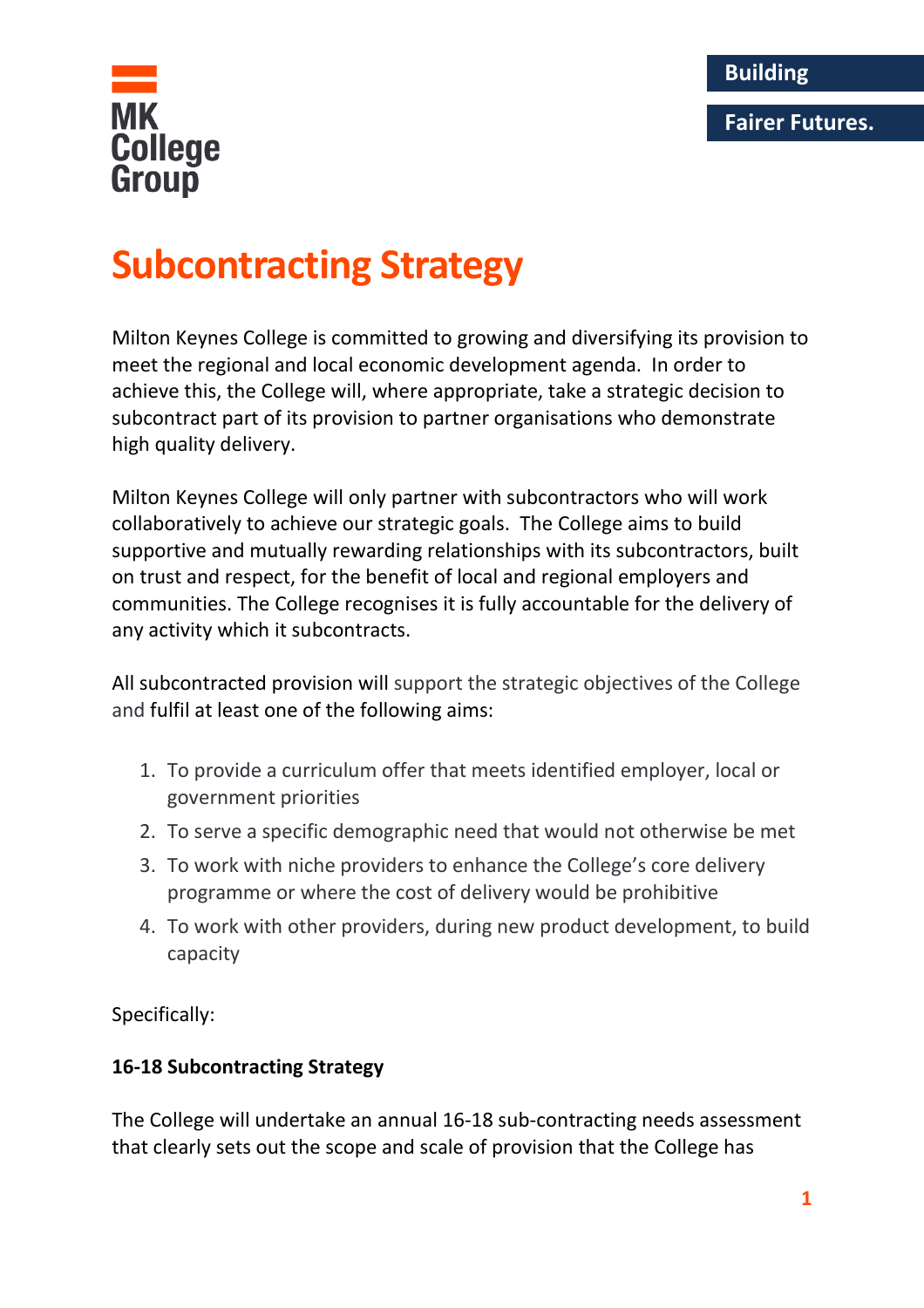identified as needed across Milton Keynes and its surrounding areas, but falls outside of the College's capacity to deliver. Following this identification of need, the College will seek to identify and contract potential delivery partners for the year ahead.

Where it is felt that there is going to be an ongoing demand that cannot be fulfilled by the College, we will identify key sub-contractors that are to become long term delivery partners and seek to establish 3 year rolling contracts with them.

In addition to the above, all subcontracted provision must:

- Add value by enhancing the quality of the College's provision. The quality of the provision will be monitored and managed through the existing College processes and procedures.
- Be delivered within reasonable travel distance (c. 30 miles/1 hour travel) from the College site, unless there is a particular business need, or request from a funding authority or unless required under a specific contract (e.g. regional funded project or national employer requirement).
- Not compete with existing College provision, unless for specific reasons relating to quality of provision

The College's subcontracted provision will be delivered in line with financial regulations and adhere to financial targets and controls to assure itself of financial viability and assured quality:

The criteria for any subcontracted agreement will be on the basis of published ESFA due diligence checklist but with additional features including: -

• the position within the portfolio of provision as outlined in the Strategic Plan, and how the arrangement will add to the College's portfolio including how it fits with the College's priorities.

- an assessment of the learner number and funding value of the arrangement;
- the anticipated risk attached to the arrangement;
- projection of income and costs and an assessment of contribution to profitability;

An assessment of quality of provision

• a check on the control issues identified by the ESFA;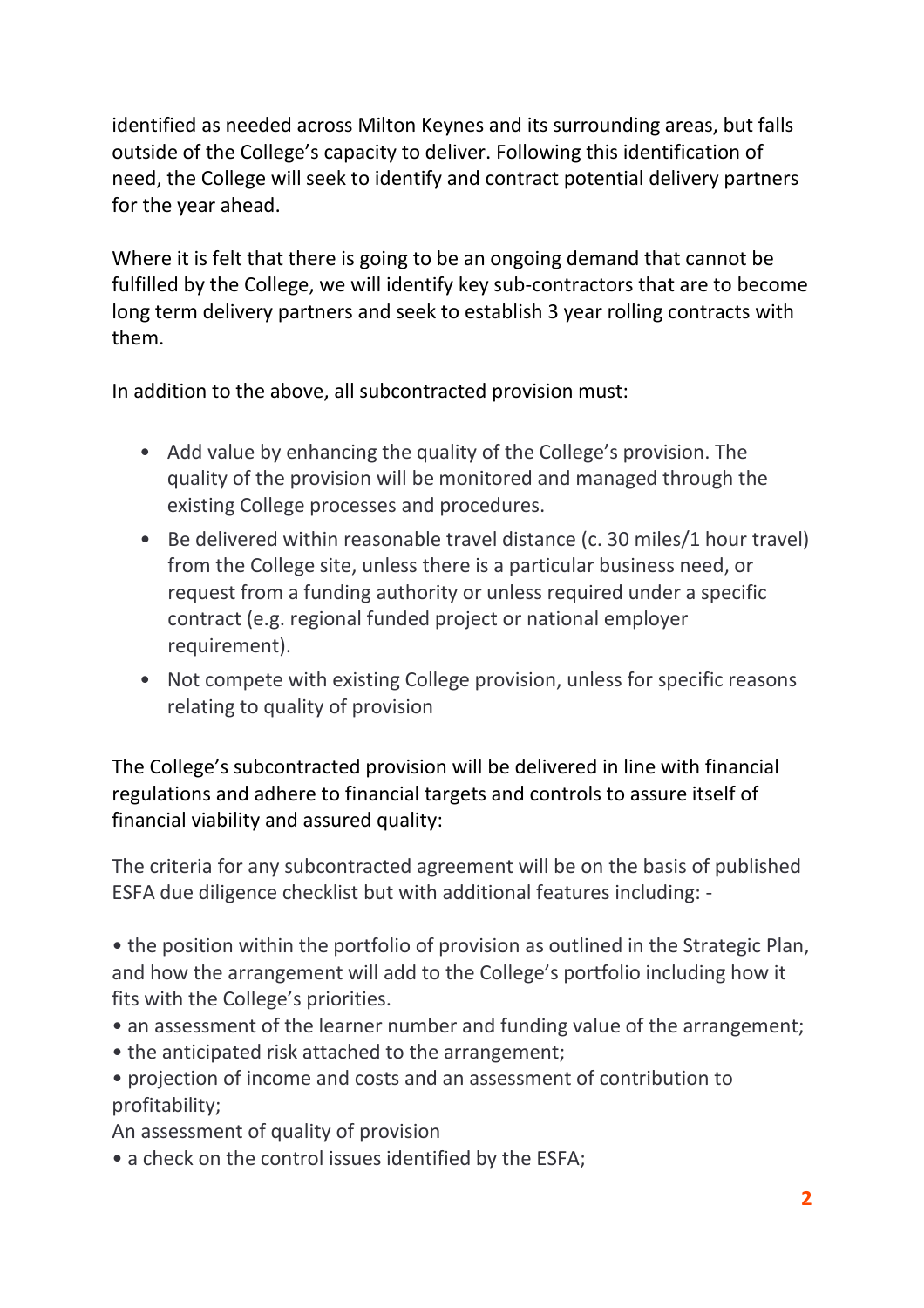• confirmation of the suitability of the Partner / Sub-Contractor to conduct the venture to include:

- a) Statement of the objectives.
- b) Copy of Partner /Sub-Contractor latest accounts.

Annex 1 Summarises Subcontracted provision